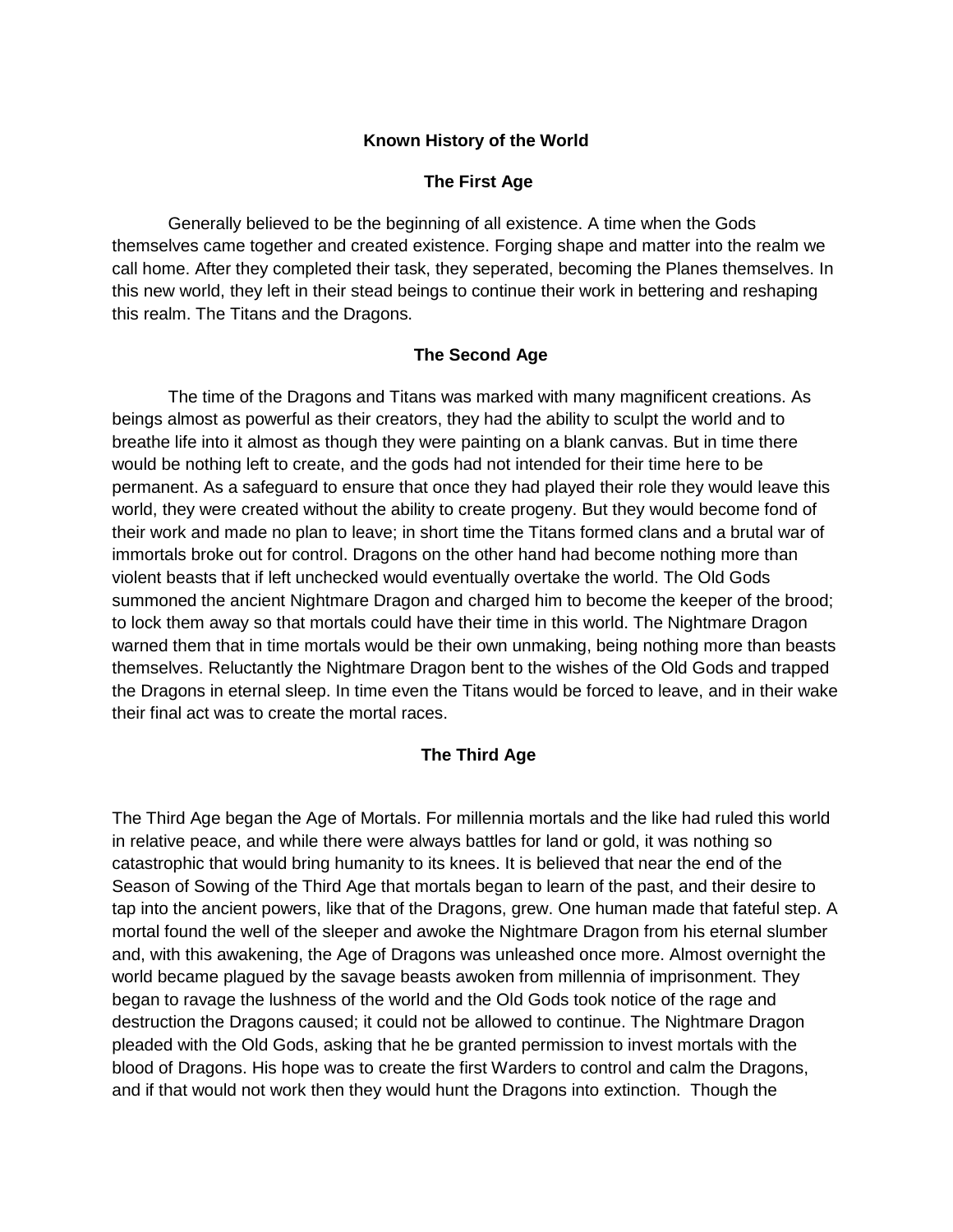Nightmare Dragon's motives were to save his brood, ultimately the efforts to calm the Dragons failed. For centuries, the Warders purged the brood from this world, and the few that escaped hid themselves away.

In their rage, the Dragons of the Third Age saw the world torn asunder and left weakened. The Barrier that separated the planes had been worn thin and because of this, the denizens of the planes made their move on the prime. The lords of Acheron brought the first blow by opening the Black Gate, with planar rifts spilling forth hordes of elementals and the lords of the Inner Plane soon after. Thus the Third Age saw the beginning of the Reality War. Once isolated planes now bled over into the Prime, and the Prime was not ready or capable of bearing the fury of the invaders that now poured into it. Once again the Old Gods played their hand in the world of mortals. This time they did not act directly but found men and women of exceptional skill and devotion and gifted them with the divine spark. With this little push they would become the forces that would create the Orders that would, in time, defend this world from invasion. For over a century the war went on until the final days when the Black Gate slammed shut. The elemental rifts were sealed and the planar Barrier was restored. By the end of the carnage, the Orders stood as the champions of mankind who had pushed back the darkness, each taking the credit for the victory. It is believed that the events of this war forever changed the world as man knew it; these changes being etched upon the very soul of the Prime. Thus ends the Third Age.

#### **Distant Travelers**

As the Reality War began, this world was inhabited by little more than mortals. Few mortals knew of the Essence, the Fae world that mirrors our own, and that the war that was raging through the Prime was directly affecting the Essence. The rulers of the Fae sent the Sidhe to the Prime to be champions of the Essence, a force to safeguard their world and ours. The Sidhe, while pure Fae, would not be such by the end of the war. During their time away from the Essence their link to the Fae plane waned, and in time they became so attached to the Prime they refused to return to their home. It has become a long held belief that the Sidhe were destined to be the Guardians of Essence, and keepers of the kingdoms.

### **The Fourth Age**

Centuries would pass with the world being mostly at peace. Kingdoms rose and fell, and the Age turned, Season by Season. Humanity rebuilt and spread out across the world, building new civilizations and cultures. In time, the war of the Third Age would become a thing of stories and nothing more; an old lesson taught to the young. In truth, those that survived were no longer the same people they were when they were born; It was not just the world that had changed, but the people as well.

**405 of the Season of Hopes**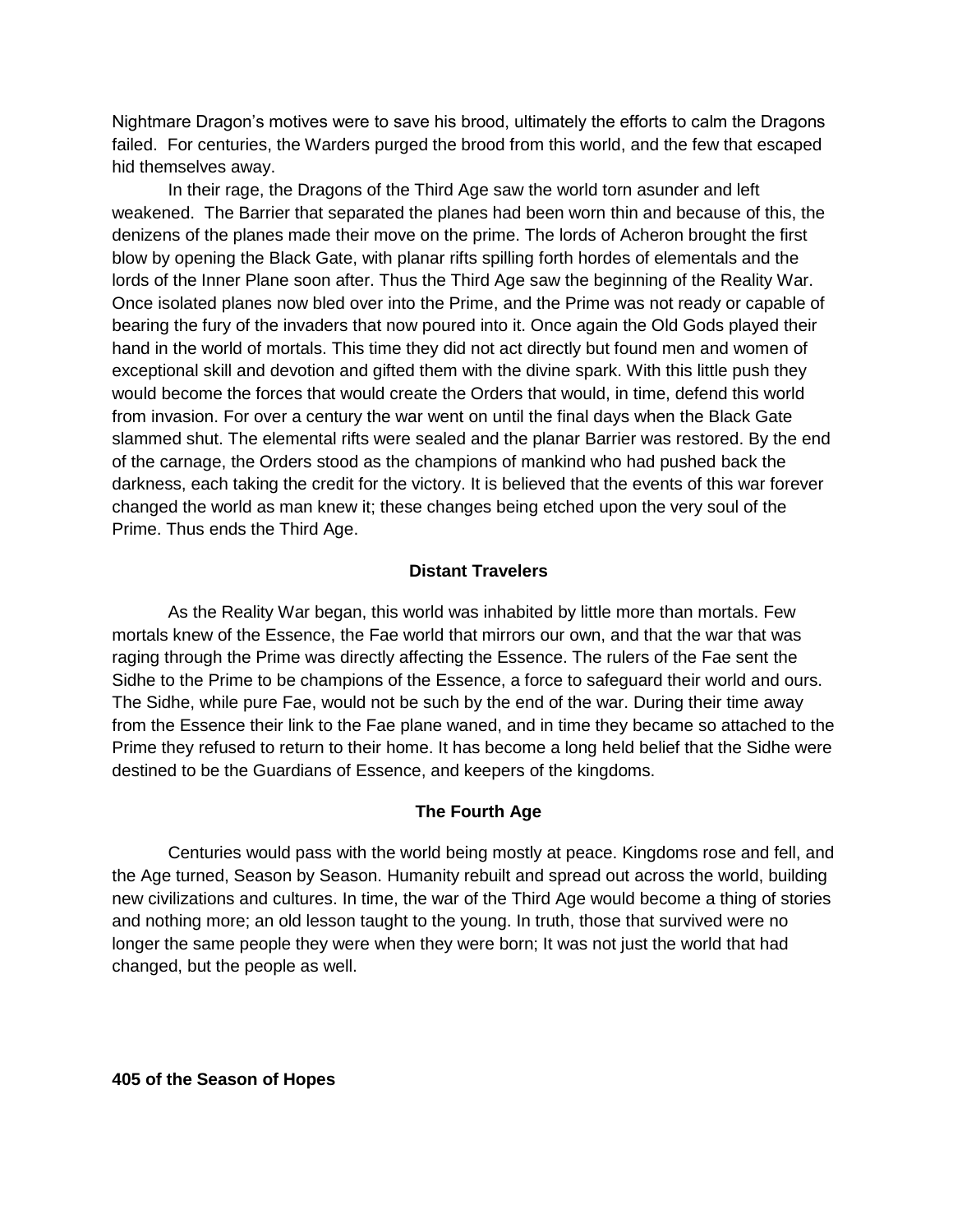As the year began, a new problem was forming on the horizons in the continent of Preth. Deep within Tesh a new empire was growing based in the ancient city of Sete'tune, led by a powerful family line of Baravi (Fae Ogre) that, for reasons unknown, had set their eye upon the eastern kingdoms of Preth. The Runemaul, as they would be called, would lead an army of Ogres, Trolls, and Gnolls against the kingdoms. While they are a deadly force and do control a large section of land, they are far from a world-ending power. Being a band of savage races, they lack the order to become a real empire, so they exist in a warlord state. They reach out to conquer, however, when they retreat they don't occupy; so while they are feared they are not controlling the countryside on a whole. One faction of the Runemaul Empire are the gnolls, led by Warmaster Gax. These gnolls reside in the city of Bresh, on the eastern side of Tesh near the Shield Mountains. While the threat of war was constant from the Runemaul the four eastern kingdoms continued to their meanless border wars among themselves.

#### **623 of the Season of Hopes**

It is believed that had the events of this year not come to pass that the windfall of the Runemaul would have been so great that the kingdoms of the east would have been cleft asunder. It would be on the site of current day Kashir that a military force came from almost nowhere and broke the Runemaul advance. Some three thousand soldiers brought destruction and fear to the hordes' forces that numbered in the tens of thousands. With the primary spearhead broken and the Runemaul in retreat, the leaders of this army called together the rulers of the four kingdoms, Sterif, Fenmir, Rightmore, and Duridin; founding the Malin Empire in the forge fire of war. This formed the largest empire in the known world, and would bring civil rest to the kingdoms for years to come.

#### **2013 Season of Hopes**

In the early months of the year more and more travelers began heading through this portion of the land on their way to Tesh to make a name for themselves in the adventuring world. The lands across the mountains are dangerous, and there are many that made it as far as Hollow's Pass and have stayed in the area as it seems to be a hot-spot for action. In the last year, adventurers that have made the city their home and came together to bring an end to the "curse", for better or worse. Since that time the city has begun to flourish with new life bringing an increased presence of the Empire as well as the added threat from beyond the mountains.

While for centuries the Runemaul had stayed a trivial threat, things began to change. War had come again and the forces of the Runemaul had brought destruction and chaos by raiding and killing. Though unlike their last incursion, there was new cunning to the Runemaul leadership. They had begun using deceptive tactics and subterfuge to keep their foes off balance. Conveniently enough, just months before the Runemaul renewed their assault on the empire, the Kingdom of Rightmore fell under siege by Hoth, a race of serpent creatures from the water portion of the Inner Plane. With much of the Empire's forces deployed on the eastern shores, the Runemaul met little resistance other than the adventurers. All these events were compounded by the threat of civil war amongst the kingdoms. With Hollows Pass being the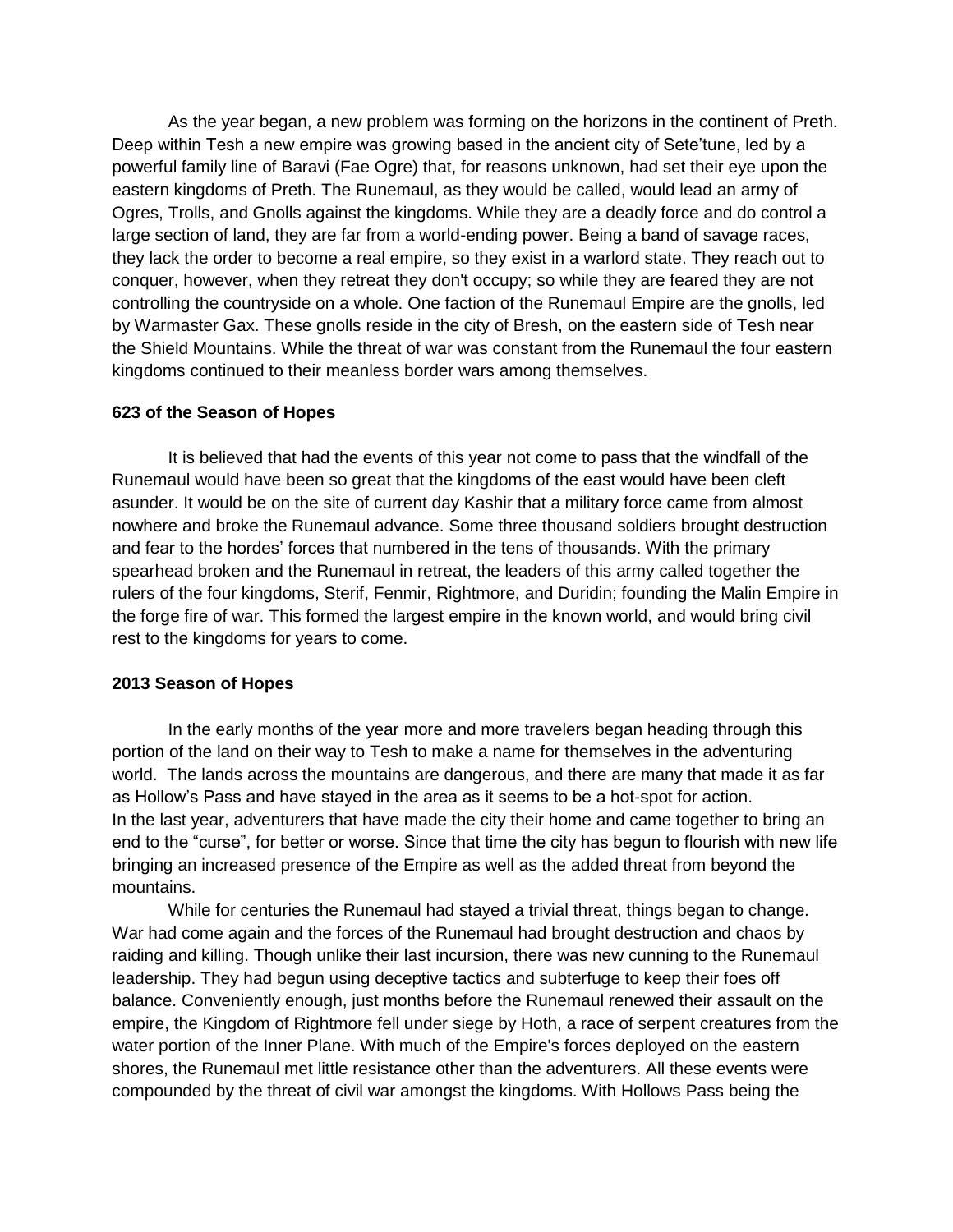primary entry point from Tesh into the Empire the adventurers that made their homes there became the only defense against a potential invasion.

## **2014 Season of Hopes**

With war raging on multiple fronts the Empire had been pushed to its limits. On the eastern coast the Kingdom of Rightmore was under siege by the ocean itself and the armies of the Hoth. To the west the Runemaul Empire had brought a new kind of war. While it was still not fully clear how the Runemaul achieved it, they had turned from a savage force to one that used deceptive magics and bombs of unexplainable force to push the war further than ever before. The war turned worse after an assault on the capital of Sterif which leveled a mile of the city and claimed countless lives. But these battles raging on in Preth were not the direst. A long forgotten threat was lurking in the shadows making ready to strike against the prime again. From Acheron, the Deathlords had made ready to bring their wrath to the Prime. Sixteen thousand years had passed since they last combined their efforts to take the Prime, and this time they meant to simply convert it to their liking. As adventurers made plans of their own, the Deathlords took the initiative and made their first move upon Trice. Using a weapon of unknown design, a massive chunk of land was destroyed and in the wake of this devastation the souls caught in the blast were transformed into Deathless under the sway of the Will of Acheron. Forces of the Seven Shields and the Guardians of the Essence descended upon the area, but there were no survivors, simply a mindless army of creatures of Death. Forces gathered to try and control the border of the destroyed lands and keep the creatures at bay, but the border was too vast and the vile creatures would soon slip through.

Enough was enough and a group of a few dozen heroes along with aid from the Orders did the unthinkable; they somehow crossed the Barrier and entered into Acheron, an act that has only happened once before in an effort to close the Black Gate, to strike a decisive blow against the Deathlords. With heavy casualties they returned victorious, thus saving the Prime from an unspeakable fate. However, the growing problem in Trice would in time overwhelm the forces there if something did not change. The Orders slew hundreds upon thousands, and as the creatures died they seemed to be replaced faster and faster. Hope was bleak. Near the closing of the year something miraculous happened, there was a flash from the center of the wasted area and a sound like thunder rolled outward. The creatures suddenly just stopped and stood there while the defending forces stuck them down; and when new foes rose they too just stood immobile. After a few minutes of calm, the Deathless army began to move; only this time they walked to the edges of the destroyed lands, stopped, and began to grab hold of each other. By the thousands and as far as could be seen, the creatures ran headlong to the border and forced themselves into an ever growing wall. Within an hour a wall of bodies and bone, nearly twenty feet in height and several feet thick, had formed. Since then the area has gone silent, no creatures have left and mortals have moved away.

As if a war at home was not enough, civil war and rebellion has brewed within the kingdom of Duridin. The king had set his eye on breaking free of the Empire for some time and saw an alliance with the Runemaul to be his chance. It is unclear how long their allegiance had been in place, but it is quite clear the Dark Dwarves of Duridin have not had the best interests of the Empire in mind for a long time.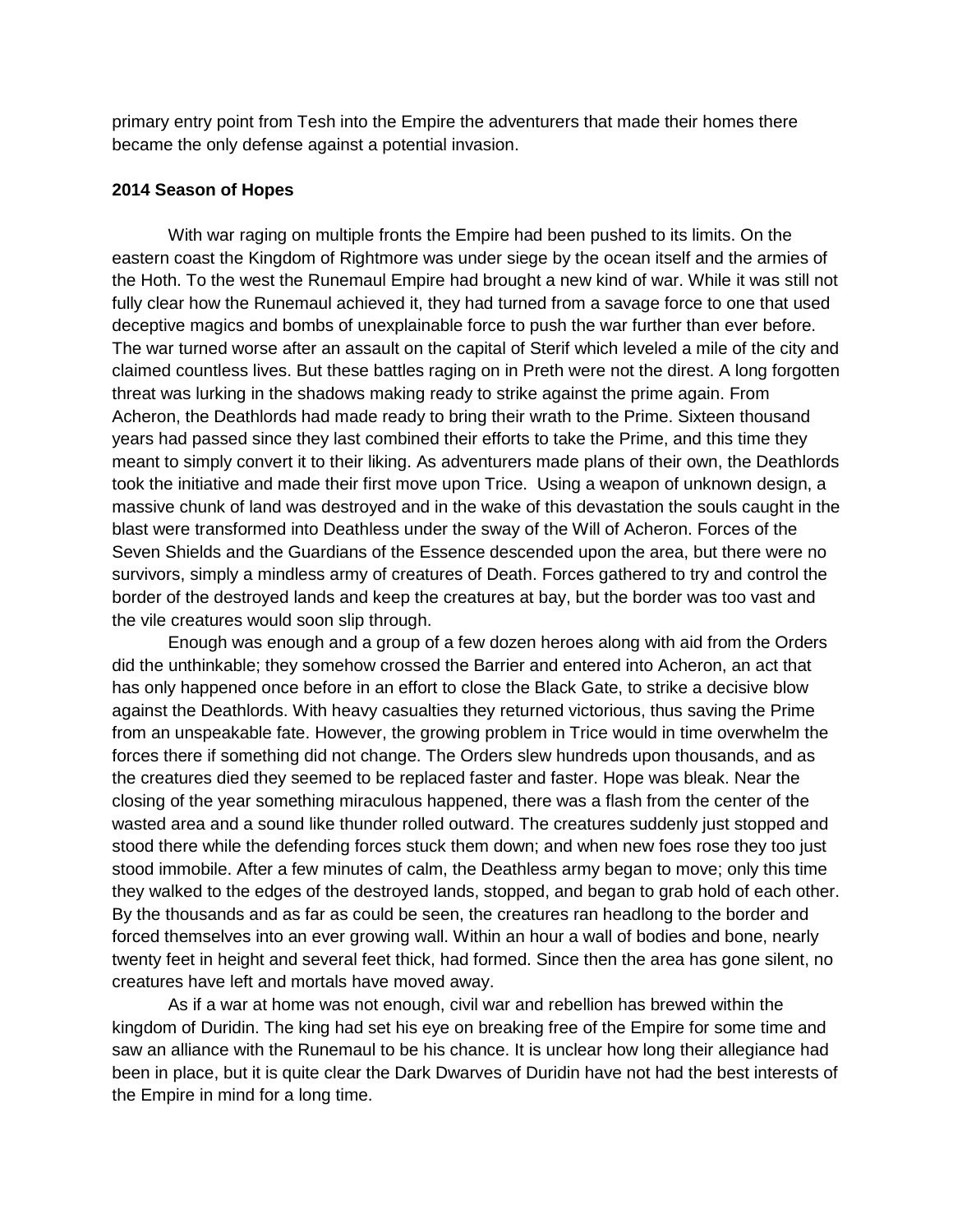## **2015 Season of Hopes**

#### **Herald of the Void**

With the dawn of a new year comes change and this year is no different. Around the world, the third day of the new year was one that will not be forgotten anytime soon. On that day, sleeping or awake, all suddenly opened their eyes as though from a deep sleep to the sound of thunder. It was brief, but there was no sign of clouds, and then it was gone. Years would pass before the phenomenon could be fully realized or explained. Scholars believe it was a warning of prophetic actions coming to fold in the coming months the world would once again see changes it could not explain. The event appears to have been linked to a planar phenomenon in which a breach was formed from the Void into this world. Over the course of the year vile twisted creatures would become seen, these were the tormented souls of those who had not survived resurrection. To make matters worse, as these creatures slayed the living their victims would become corrupted and twisted as their killers; increasing the enemy's forces.

Along with the emergence of these new creatures, a more powerful entity had become known: a vengeful spirit almost of a creature once known as Nalik. This spirit seemed to inhabit hosts long enough to gain power by forcing them to take horrific actions, even so far as forcing the Sheriff of Hollows Pass to take innocent lives. It was unclear where this creature had come from or what drove it; however, by the middle of the year a new face had made himself known: Blackhand, the self announced Herald of the Void. It became clear in time that the actions of Nalik as well as the void spawn were his will.

### **Dragon Menace**

In other portions of the world there were stories of a Dragon-man and a serpent like Dragon wreaking havoc primarily on Drakken and Trice. Over time he would no longer be one man as he recruited others. With the still new emergence of the Dragon Warders there was grave concern that they somehow were tied to these actions, as the Dragons have a history that lends no trust to them to begin with of the ancient creatures. Only through future actions would their reputation be restored.

### **2016 Season of Hopes**

### **A Blow to Blackhand**

In the early days of the year, heroes made a decisive blow against the actions and plans of Blackhand. Through diligent research between many of the Orders, a way to locate him was found and an attack was devised. The heroes stopped the completion of a ritual he was attempting to perform that would have given him greater access to the power of Ley Lines, it is unclear what his intentions were, but having full control of that power could be devastating. While it was clear this did not by any means to defeat him, it did force him to change his actions and he seemed to fall off the radar for some time. There would still be intermittent sightings of his void spawn minions, however nothing near as major as what had been seen in the prior year. While he was still a threat, many put him on a back burner to handle other issues.

#### **Rise of Malkorin**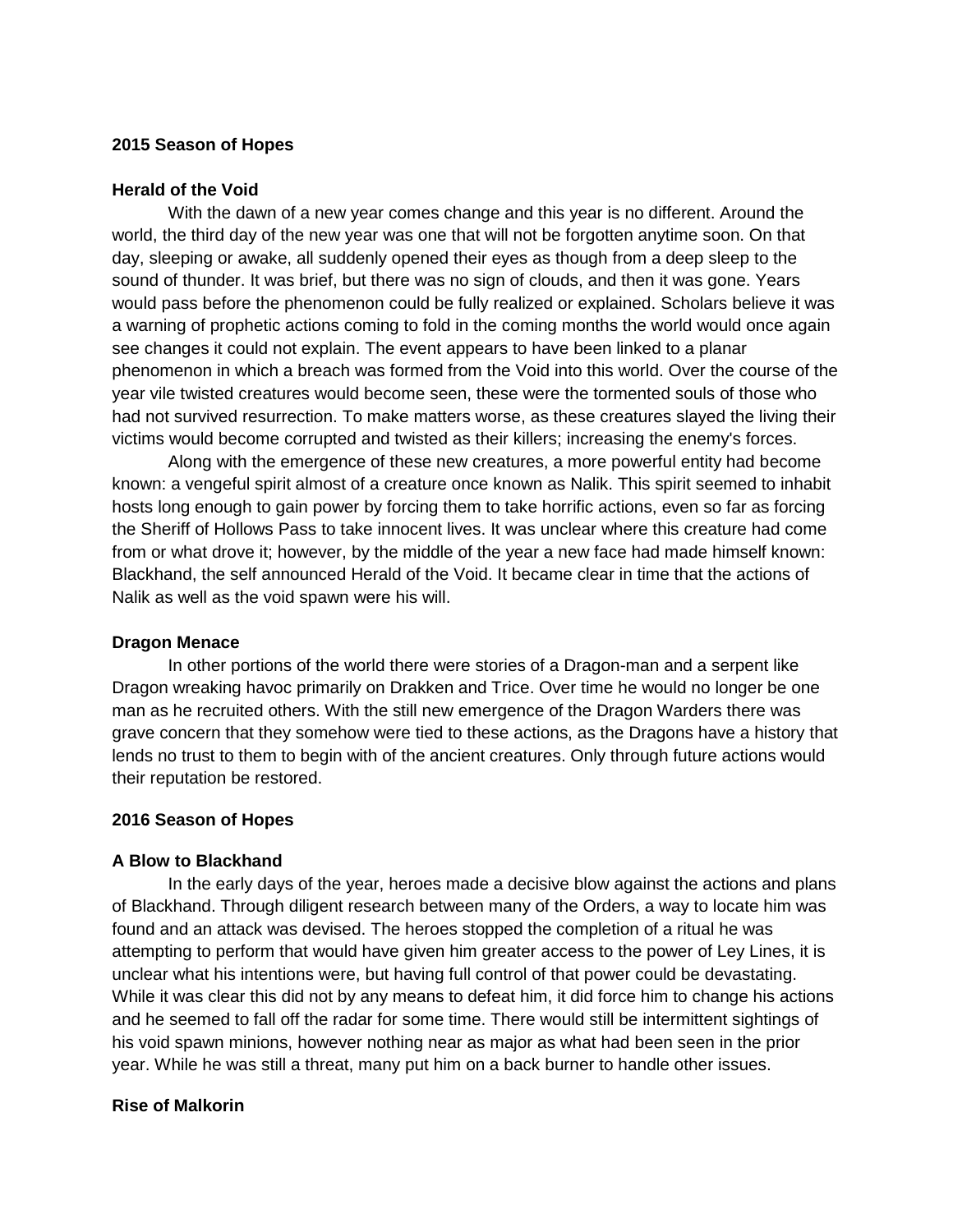Sometime around late spring those of Human lineage that died and were resurrected all seemed to have the same recovered memory or dream. One of a hidden isle off the coast of a mainland. In time it would become known to a select few in the world what these dreams were linked to. Hands across the globe took part in the recovery of rare elements that would be needed to make the dream a reality. A historian would record the event that took place on the north shores of Rightmore; on this dawn the fates of mortals and Titans would cross once more. For months, unnamed heroes have toiled to recover what are believed to be the fragmented divinity of Malikorin, the fallen watcher. These heroes would walk side by side with Titans who have been trapped in our world since the end of the Third Age. Across the sea they would walk to an island that had been masked from existence. There in the ancient great halls, Malikorin would have his divinity restored and he would ascend to the heavens once more, taking with him all his Titans to their rightful place in the stars.

# **The Djinn and the Wind Shard**

Along with other events going on, the Prime would also have their hands full with a rogue faction of Djinn who had found the Wind Shard, believed to be a fragment of the Inner Plane. A powerful item that would allow them to focus immense elemental energy into locations it would not normally exist. They began to alter locations on the Prime and the Inner Plane attempting to create an overlap or bridge that would give them access to the Ley and other elements deep within the Inner Plane. In addition to the alterations of places across the planes, the faction also attempted to insinuate themselves as greater beings, even gods, to a small following of beings on the Prime. They garnered a small fervent following. While not a force that appeared to draw the eye of everyone, they drew enough attention from the Orders that adventurers were pushed to resolve these actions. While it is not clear if these actions had any bearing on the growing problem within Essence, only time would tell.

### **The Winter King Awakens**

Deep within the lands of the Fae an ancient city was awoken, what is known now is that this too was orchestrated by Blackhand. Armies of horrific creatures surged from the city attacking the lands of the Fae without a clear mission or goal. A few months of diligent action and research would reveal the truth of the city. A city from Fae fable and history, Talahm Domhain, the "resting place" of the Winter King, one of the original Fae Lords. It became clear that this was no simple war but a violent revenge for the past and what happened between the Fae and the Planar Lords. In time that war would begin to spill into the prime.

### **2017 Season of Hopes**

# **Restoration of the King**

The Winter King would continue his campaign from his throne in the ancient city, trapped there until certain events would finally break his banishment. Several of the Orders were pulled to the call of this war as it was no simple battle over land, but a clear move at domination over Essence. Throughout the year heroes were able to devise a plan, though while the chance of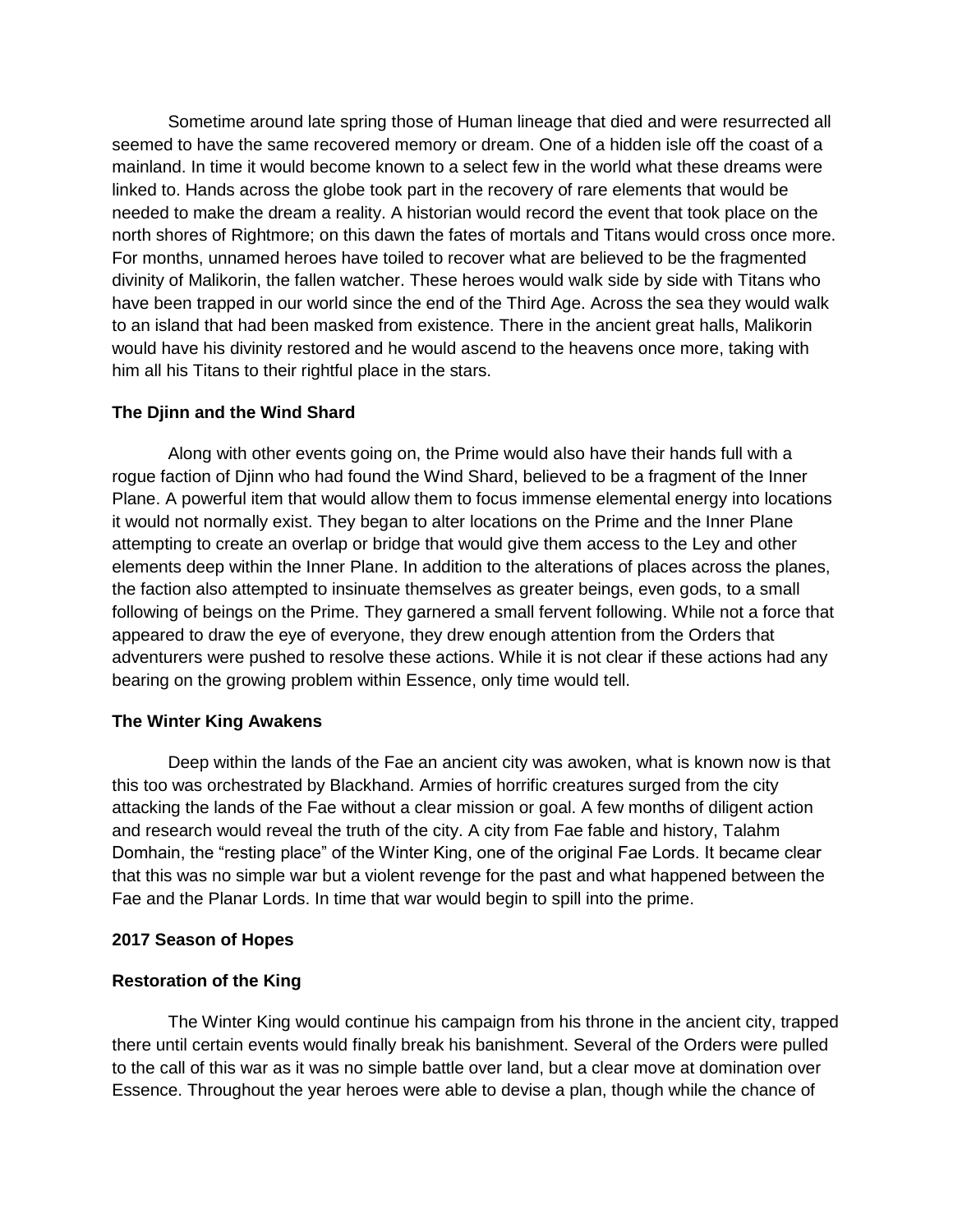success was slim the alternative might mean the destruction of the plane of Essence all together. Some thousand heroes spearheaded the assault on Talahm Domhain, pushing into the cursed city while thousands more engaged the Winter King's forces outside. By the end only a handful survived the fight to stand before the King himself, though they were not fully prepared for the power of a Planar Lord. It is recorded that all but four instantly froze in place, unable to act; the four untouched were somehow protected by ancient relics they carried with them. They set their plan in motion, feigning defeat and returning an item they had safeguarded for nearly two years; unknown to the Lord this was the intent. The item had been altered in the hopes of forcing his hand. While the details are not well recorded, it appears that in some way this forced the Lord into a choice of destroying the plane and himself or relent his power and restore the Lords of the Fae. Since that time the Essence has seen a balance it has long lacked; the might of the seasons has been restored.

## **Blackhand Still Lurks**

Blackhand, by this point in time, had become a very real and disturbing threat. Continually spreading chaos, armed with unknown magics and a seemingly endless supply of void beast minions. Across Planes, in a torrent of aggression, Blackhand continued to strive toward his goal. The adventurers of Hollows Pass and an alliance of the Orders had laid several blows to his plans, and continued to be wary of him. He had attempted at every turn to gain more personal power. Rituals to access greater magics, the disruption of the Planes, the great probability that he aided the savagery on the River, and the intentional anarchy of the Winter King's return. All this is added to the fact that very little is known about Void, a terrible opponent in any regard, and his ease in connecting to it. Blackhand challenged the very balance of existence.

# **Anteris, a Lost Land**

Anteris is a previously unexplored continent that while known to exist, was protected from exploration by treacherous sea activity. Successful docking revealed in addition to the new land, an unknown race of beings. Despite the apparent isolation of the island and its denizens, advancements of creation and construction came into being here. Exemplars, constructed beings, inhabited the city of Secord, while other cities of the Southerlands are held by Humans, Elves, and Dwarves. Highly intelligent, Exemplars are to golems what a clay hut is to a palace. Capable of independent thought, action and choice, the Exemplars are beyond anything known crafters are capable of dreaming into being. Though the pilgrimage to Anteris is still highly dangerous, there are Adventurers who have maintained such a determined connection as to become emissaries to a land of forgotten genius. As a race of beings who are created in lieu of being born, the societal functionality of Exemplars is greatly varied from that of the average city.

### **2018 Season of Hopes**

# **Sundering of the Well**

The Life wells are the constructed connections between our plane, and The River. A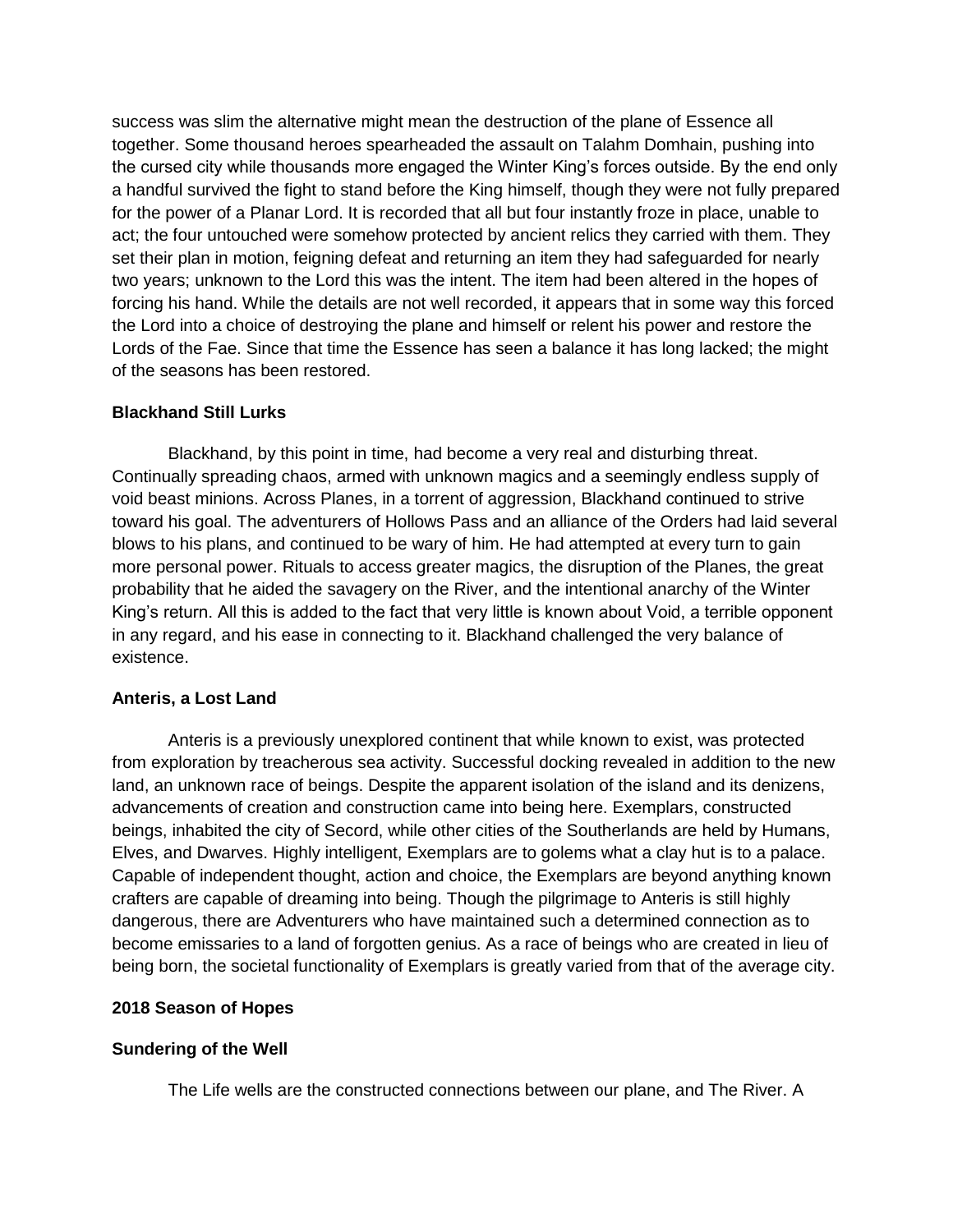means by which spirits can travel back to the prime from the river, should their spirit prove strong enough to resurrect. When we die, our spirit is drawn to the River, the next natural step in the circle of life and death. Life wells are the beacon that allows us to ease the way, and for the heroic, our return. They are beyond precious. In the past, there were many life wells spread over the Prime. They helped us to put our loved ones to rest, and gave us hope of seeing our guardians again. In the last summer of the year a heinous blow was dealt to the Prime in one fell swoop. The life wells we had become so dependent on were all simultaneously destroyed. A raucous explosion shook the very core of the world as life wells seemingly destroyed themselves. Bright, stark light ripped into the sky as our planar connection to the river tore itself out of existence. While this did not prevent resurrections it made the process much more difficult to achieve without the Wells. Outside of the Riverwalkers there are few with the training and ability to resurrect without need of a Life Well, and while the Order is strong it became clear how far spread their numbers were by comparison. Deaths began to mount as Heroes died beyond the reach of those who could resurrect them. This led to many in the world becoming more wary of their neighboring lands, and raised tensions among the most civilized armies.

## **A New Foe in the North**

The Fallen Rook is a previously unheard of army, who suddenly cropped up in the far north of the lands of Tesh. An untiring army of humans, Fallen Rook appeared seemingly from thin air, and grew to a terrifying battle force in an unprecedented amount of time. Ascueing the common use of magic, Fallen Rook was a purely physical force, a wave of determined violence that spread like fire through a dry field. Unlike most standing armies, mages and healers were not to be seen among their ranks, heralded not by the waves of presence, but purely the sound of marching boots and ringing metal. War is almost a way of life in the lands of Tesh; being composed of hundreds of small free states ruled by Warlords. It is not uncommon for border wars to break out over land and resources, but these are temporary though frequent. However the normal hostilities began to fade as this new encroaching force pushed south and grew in power each day. Now it is a fight for survival and while they could work together against a common foe old enmity runs deep, creating a perfect storm for the Fallen Rook to seize.

### **Were Rising**

The Moon Blooded are a unique group. Followers of primal instinct and the Silver Lady, moon blooded are so intune with their inner beast they can become one. Commonly called Weres or Werewolves, the moon blooded are as intune with nature as they are the hunt. However this is a common misnomer to those unknowing; Moon Blooded and Weres are similar in history but are very different things in how they exist, and calling one blessed by the Silver Lady a Were is an insult for sure. Most notable in the confusion is that Moon Blooded all tend to have silvery fur or hair and can be in the form of most predators, commonly wolves but also bears. In contrast Weres all have distinctly sleek black fur and hair and most common are rats and rarely wolves. Wererats.content to primarily keep to themselves under normal circumstances, an unsettling trend presented itself among them. Insanity. More and more often, feral Wererats poured from the still of the night and attacked without prejudice. Entire encampments were found, uncomfortably close to Hollows Pass. The lycanthropy that changed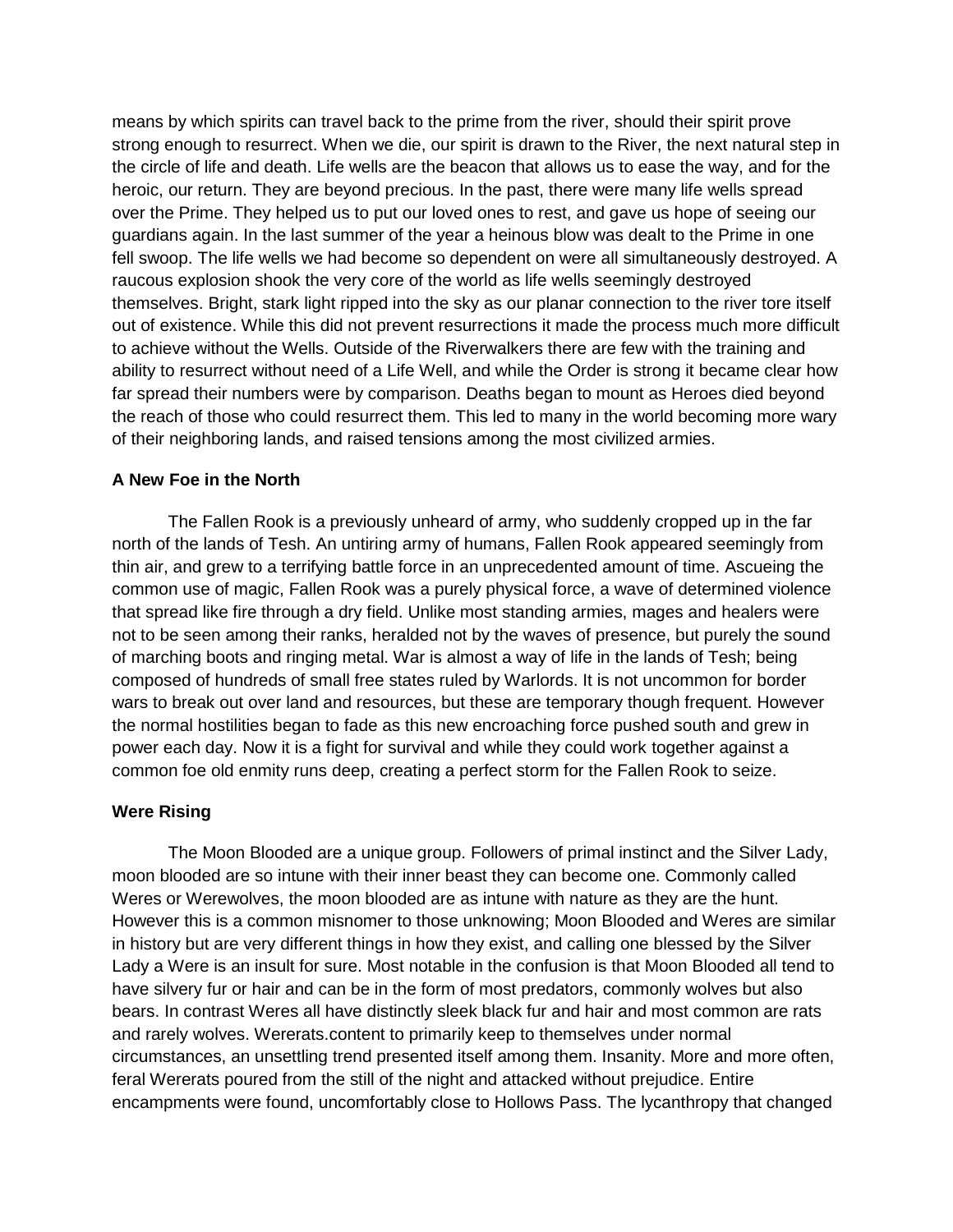these men into predators was being spread without rhyme or reason, building their numbers, and leaving victim after victim in their wake. The Moon Blooded could not allow such a travesty to continue. Their brothers and sisters had turned from the path, and any person they came across was being torn apart or turned, multiplying the number of lost souls at an alarming rate. The Were Rats were hunted, by Moon Blood and adventurer alike, to stop the waves of needless death and broken lives.

# **Rise of the Raven God**

Gnolls are a common problem. Fierce fighters who commonly travel in groups and seemingly prefer to disregard the laws for profit and pride. Banditry, kidnapping, slave trade, murder, the gnolls do not lend well to the defencless. Regularly found in hidden camps, roving caravans, and shanty towns that spring up anywhere they can hold long enough, gnolls have been considered kill on sight, in most civilized lands, unless told otherwise. Because of their prolific disregard for the sanctity of life, and their regular addition to slave trade, gnolls are hunted by The Shattered Chains with verocity. Then a trend began among the gnolls. Some gnolls, caught during attempted kidnappings, began to appear with neck tattoos. Visible black birds, identified as ravens. Whispers of a town where gnolls were hoarding captured or enslaved beings, a shanty town built, rebuilt, and reinforced, housing many more gnolls with these raven markings. Upon locating and scouting the town, walled and guarded to the point of becoming a fortress, it was learned that the gnolls had been claimed, so they believed, by a new God. The Raven God demanded tribute from his followers. And within this base, the gnolls had begun building the demanded effigies to their Raven God. Towers, built to pierce the sky, made completely of bone. They weren't selling the people they captured anymore. The Raven God was not commonly seen, preferring to send his inner circle, the Priests of the Raven, to issue his orders and spread the news of his dominion. Rumors about the Raven God were not difficult to find if you knew where to look, but they were widely varied. He is a giant talking Raven. He is a raven Rok'Shen with great power. He is humanoid, but has feathers and the face of a raven. But what was not in question were his demands. In his name, the innocent were slaughtered, and effigies were created in his devotion. While in the beginning there was little sight of his calling it has become apparent in the last year that he is not simply a passing fad. He has reached beyond the Gnolls and has been recruiting any that would follow him blindly, this has sparked concern from cities and kingdoms alike that might soon feel his presence.

# **Breaking of the Eye**

Among the many Planes the Abyss may be one of the most difficult to traverse. The Abyss is an open confusing realm, masses of land, ships, and odd ship-like craft litter the open air at random, with no sense of gravity or direction. Traversing the plane is as difficult as it is dangerous. Control in the Abyss is not found through strength of body, but of mind. Beings without psionics, or an escort, are little more than bait. As with most Planes, Abyss has leadership. The Eye, a united powerful group of bizarre creatures known as the Illithari, who sustain their strength by feeding on the energy of weaker beings who harness psionics namely Desert Elves. Since desert elves live and are born on the Prime, The Eye assigned a representative on the prime to report and collect these awakened elves as sustenance for them.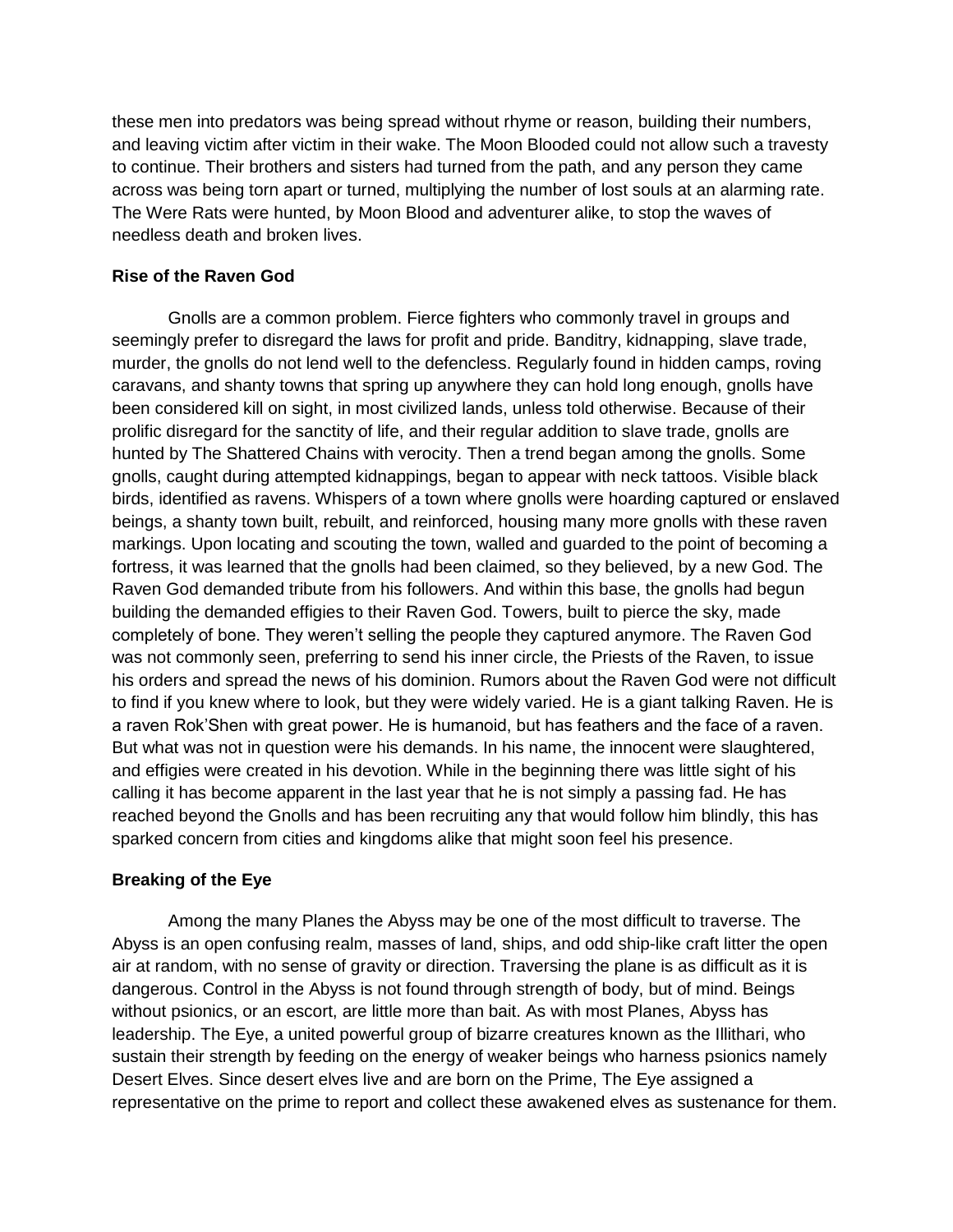The current representative was an Illithari named Heshkar. But Heshkar intentionally falsified the numbers, claiming that the number of elves was much lower than the reality. He intended to let the elves live as peacefully as he was able, minimising the number of their people who were sacrificed to The Eye. Among the Desert elves, one man was determined and powerful. Teris Foon, leading a group of awakened elves and working with a team of adventurers, made for the citadel hidden deep in the Cursed Desert of Draken. They intended to remove Heshkar from the Vistek's hierarchy, and replace him with Foon. The way to the Citadel was by no means an easy task and once there the small force waged battle against servants of the Eye. Grells, thralled minions, and Illithari stood fast against them, but through hard won victories, they entered the center of the Citadel. Here, they met again with Heshkar. Foon and Heshkar entered an adjoining room and began to duel. But even this was not simple, as the team of adventurers and remaining desert elves had to hold ground against the continued onslaught of Abyss denizens. From the separate room, Foon emerged victorious. Through this success, Foon was able to secure Heshkar's position, and became a sitting member of the Eye. While aiding in the protection of the awakened Desert elves, Foon's new status also gave way to a new faction in the Visteks. However, the schism of the Visteks, a previously unified force, came with an unknown, terrifying side effect. An ancient being that was unknown outside those of The Eye, was no longer being held at bay, and was beginning to enter the Abyss.

### **2019 Season of Hopes**

### **Death of the Eater**

For millennia, the Vistek had been emitting a beam of mental energy off to a far end of the deep Abyss, keeping an ancient creature known as The Eater at bay ever since it was discovered to be attempting to phase into our reality. Due to the schism in The Eye, the energy being produced was weakened as the smaller faction was not contributing. This caused The Eater to stop being held fully at bay, and instead start to slowly begin entering into the Abyss and even without being fully into the plane, began stripping the planar energy out of its vicinity in the Abyss. By the time enough information was discovered as to the purpose of the Vistek's energy output, it was too late to stop The Eater, and heroes were forced to find a way to destroy it. The plan that was devised to defeat The Eater was to use a powerful relic to weaken it enough it could be kept at bay forever. While relics are not something that can normally be created by mortals, due to a particular twist of fate, schematics for a special crossbow had been thought of by a sudden stroke of inspiration by Stein, a town member of Hollow's Pass. He had already been gathering items to make the weapon over the past few years without fully knowing what it would be used for, but it was eventually discovered that this crossbow was to be used against The Eater. When all the components were gathered, everything was taken to the Heart of Gold, a special forge that is capable of great feats of creation in the right hands, and the crossbow was made by the Dwarven master smiths who man it. When it was time to finally face The Eater, a group of adventurers from Hollow's Pass, along with the help of some of the Vistek ventured into the Abyss to a remote location, split into groups they each set to their task. A large group stayed on the floating island to defend against the waves of twisted creatures that were prophesied to come with the entrance of the Eater into our world, while a small team conducted a special ritual to aid the defenders. The final team was a small group whose goal was to enter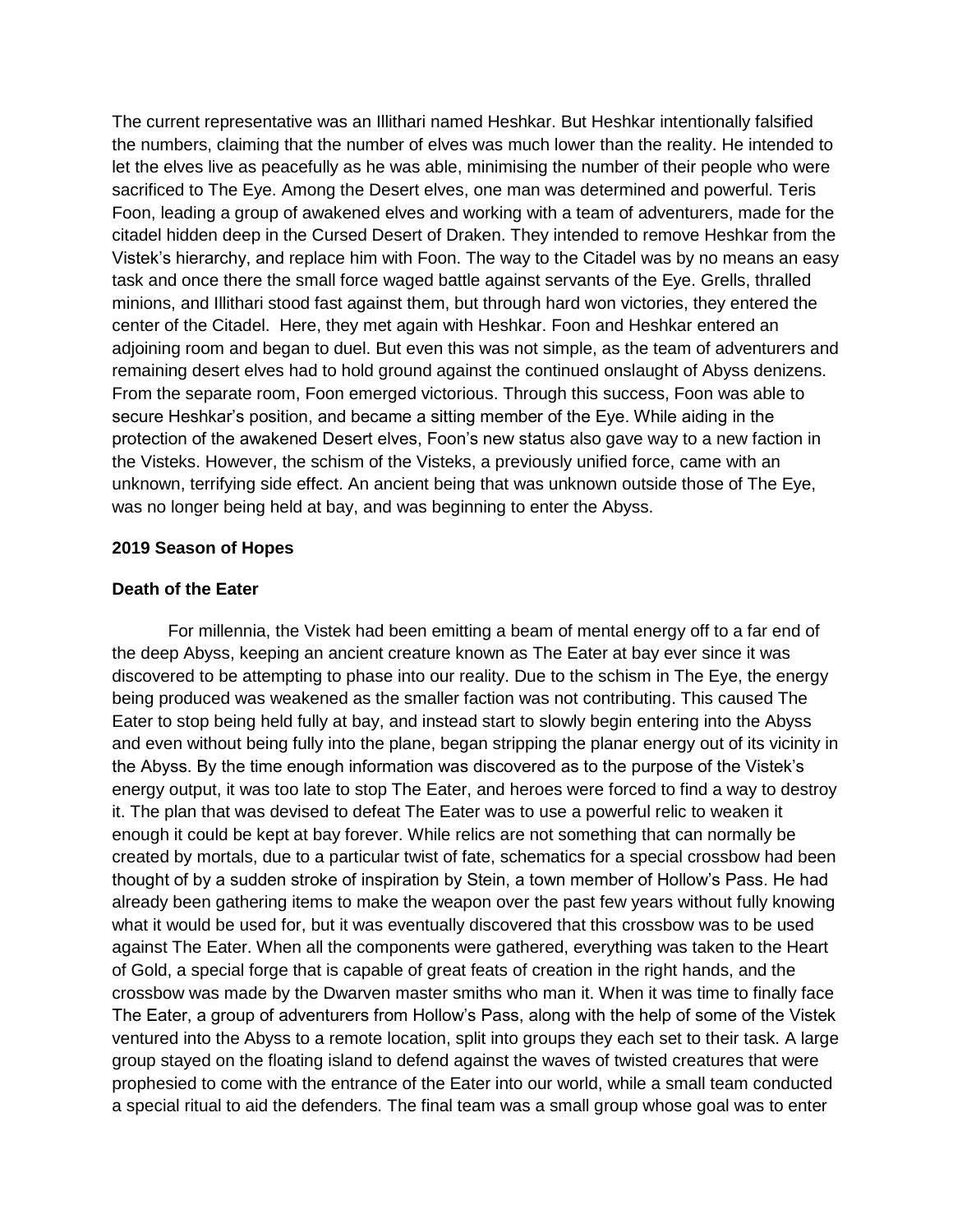into the Eater's mouth and force it open once the Vistek's beam of energy slowing its entry was cut off. After a difficult battle on both sides, the attack team managed to force the creature to show its vulnerability, at which time the crossbow fired a massive, potent beam of energy made of starlight, that sliced a hole through the Eater, causing it to reel. As the creature became weakened and the heroes enacted the last moments of their plans; it was believed that this creature may be unkillable and the hope was to weaken it enough the Vistek could contain it once more. Though unknown to any, the Vistek had other plans, mere seconds after the beast was wounded a massive stroke of near purple lighting spiralled across the sky crashing into the Eater. The aftermath of the strike erupted the beast, sending a shockwave across the plane; it is unclear as to how this was achieved but it appeared to end the creature, though several heroes perished with it. Even now it is still now fully known if the creature is truly gone or if its remains still lie in wait.

### **Destruction of Blackhand**

Through the alliance of the great heroes and the Orders, Blackhand was tracked, followed, hunted, and actively sought out. But through a disturbing anomaly, a solid lead was finally had. There is contention about the exact cause of the anomaly, but without warning two apparent connections to Blackhand appeared. The first, and the most unsettling, was the arrival of an avian Rok'shen to Hollows Pass. He had a growing blackness across the flesh of his hand, and a possible direct tie to Blackhand. As the Battle against Void continued, the reach of darkness on the arm of the Rok'shen did as well. The second connection came to the town through their dead. Well, they resurrected. Visions of Blackhand, possibly his own memories, attached to the returned spirits of the heroic. Through the magic that connected the Avien Rok'shen to the Void, a (rift?) was found hidden in the forest, and with Rok'shen's aid allowed a group of Adventurers to enter the space, and found four separate windows within a seemingly fathomless emptiness. When the first window was touched, it acted as a portal, within the new space, and brought the Adventurers to what is believed to be a fixed point in Blackhand's past. Each window represented a point in history that was personally altered or important to Blackhand and his search for power. Within each of these focal points, the only being aware of their arrival was Blackhand himself. Battle after battle after battle ensued. In each new location, upon his defeat, a quarter of an amulet that hung from his neck remained, but in each encounter, the amulet appeared whole. As the amulet pieces were gathered and combined, Blackhand changed. Growing weak, an echo of the Terror that had plagued the Planes for so long. Through these efforts, his demise was finally secured.

# **Life Restored**

In the fall of the year diligent work by members of the Riverwalkers along with other heroes a plan was made to attempt the creation of a new life well through very non-standard means. Some seventy heroes gathered on the backs of the River itself and took part in a ritual, in which many sacrificed a potion of themselves to create a powerful new Life Well in Hollows Pass. In the end the result was greater than could be expected, not only did the ritual succeed and create a Well far stronger than before, but somehow it tipped the hands of Fate. While it is not understood how in the coming months after the ritual, the key item needed to create Life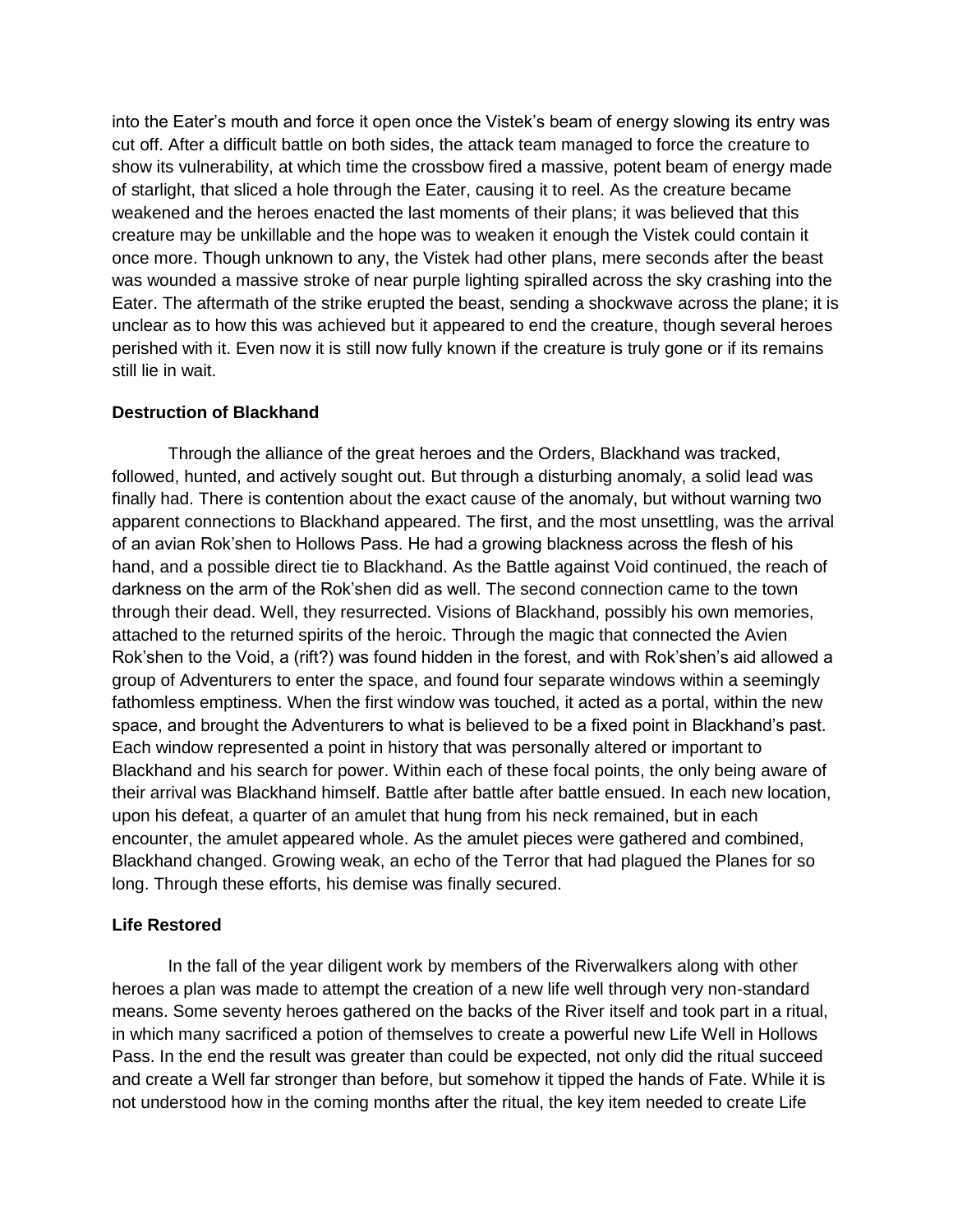Wells began to slowly reappear in the world. In the months following the Hollows Pass ritual at least eight new Life Wells have been created around the Prime.

## **Ascension of Rainer**

Justicar Rainer was many things. Fierce, proud, determined, so dedicated to the betterment of life and the protection of our world, he never took a natural life. As the Justicar, he was stern and held to the law. All citizens under his purview were expected to uphold and obey the laws. No exceptions. As a Life Knight, Rainer was the epitome of Sanctity of life. Swaths of criminals, foes, and invaders fell before his blade, but his oath and skill left each defeated, but alive to face justice. Throughout the years of dedicated service to others and to his commanding officers, Rainer had protected, aided, investigated, provided leadership, and even taught the people of Hollows Pass. As a Justicar, and a Life Knight, Rainer stepped onto many battlefields, not all of them on the Prime. His people weren't just under attack on the fields and roads of Hollows Pass, or even just the Prime. The River continued to wage war against the Void invaders, Spirits lost to un-existence, and the Life Knights had been called to defend. Rainer, who had never truly healed from his and the adventurers' joint attack on the Spirit Totem of Battle, had defended our world in his mortal body for as long as his will would allow. Upon the completion of the new Life Well of Hollows Pass, Rainer gave the towns dedicated citizens his final words and warnings, and before their eyes transformed from the wounded Leader they had stood by for so long into a new being. Like a cloak being cast aside, Rainer stepped out of his mortal bones, a warrior of brightest light, the warm glow of life itself encompassing his body. Wings opened from his back and the being that stood tall was truly a beacon of strength. Without even a hesitant glance, Rainer, in his new, true form, leapt into the sky of the River, sweeping across the banks and charging into battle.

# **Local History of Hollow's Pass**

Hollow's Pass was once a booming city set in the foot of the Shield Mountains. The city thrived through most of the Third Age, survived the Reality War, and prospered into the Fourth Age up until the time of the first Runemaul war. Sometime during the war something horrible happened, and the city fell. Little more is known about it. Anyone that can remember or has a record of it will say the city has always been there, but no record exists of who ruled from its seat. Since that time, the keep and the city proper have all been abandoned; the farmlands closer to the river however, have become full of life again in the last 100 years or so. A new town of Hollow's Pass was founded; it is small but it is busy. The town itself is simple and the majority of the citizens are farmers and miners. Not far to the east of the town proper is a small port where the Grey River ends.

Hollow's Pass is located on the western edge of the Duchy of Vandir, inside the Kingdom of Sterif. While the town is small it has many travelers, as the main road that runs from the nearby port goes through the mountains and into Tesh. This makes the little town a frequent stop of travelers, since the pass is one of only three that cross through the Shield Mountains. Hollow's Pass is known for another reason as well though, albeit a far more infamous one. Unlike the rest of the lands in the Empire, there was no Baron who ruled this corner of the world, and the Countess took very little interest due to the curse. It has been recorded that even in the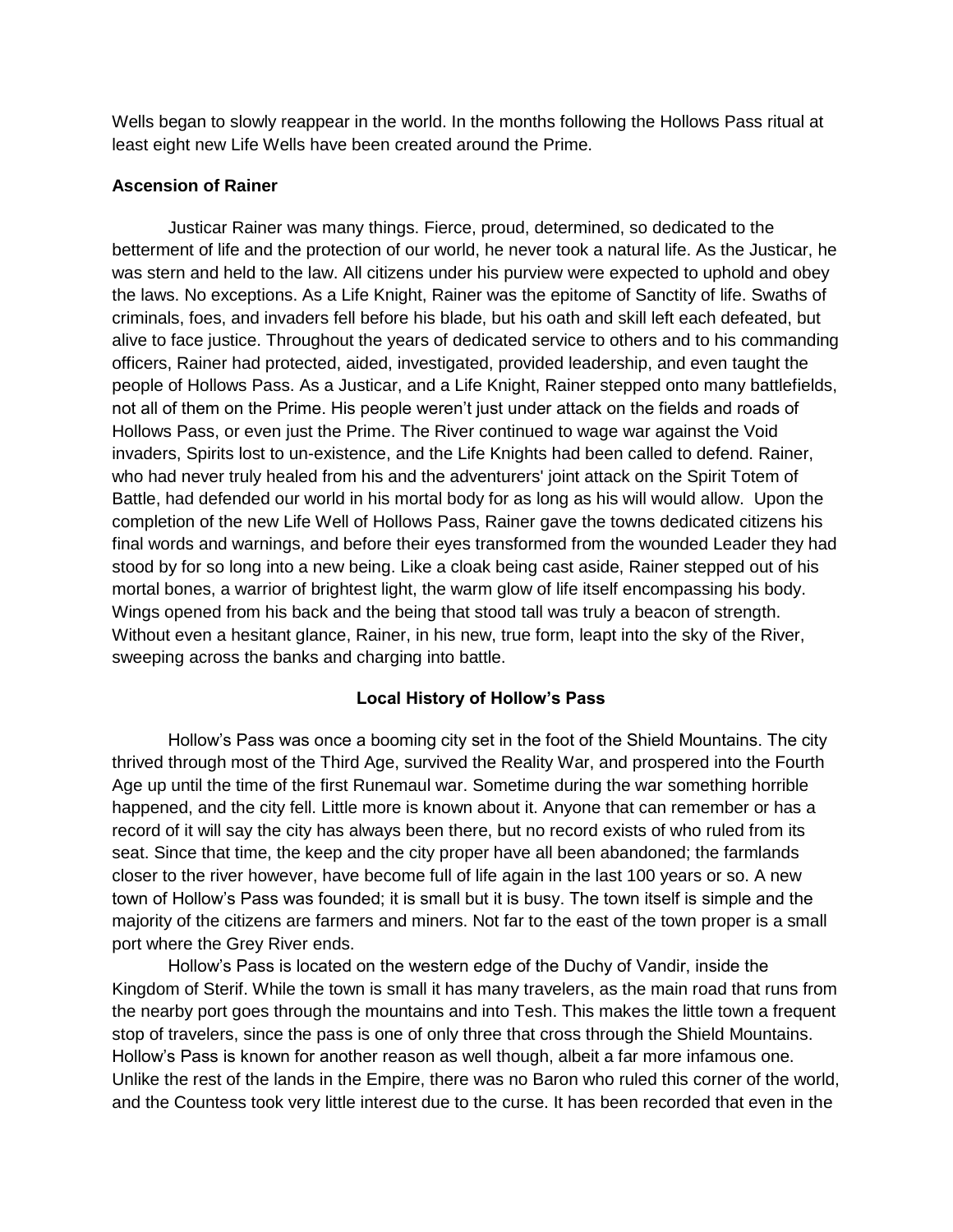times before the formation of the Malin Empire that all those who came to claim rulership over that land died within weeks of taking the seat. The curse did not seem to reach far, only a few dozen miles from the pass; and those of the noble line outside those areas seem to be unaffected. As such, the King had declared the area to be the Lost Barony. While some would think this precludes them from the law the truth is the law is still present. Enforced by the people and backed by a circuit judge, a Lord Justicar, who travels the Dutchy, they act as the hand of the kingdom to ensure that the people are all treated as they should and order is maintained.

The people of the region all grew up with stories of the curse and of the banshee from that had been handed down through the centuries. Tales tell that he was a mighty warrior who fell fighting off the darkness of old and since then he has been cursed. The people know of the keep's curse and that the banshee will allow only the chosen to walk its halls and rule its throne. During the day the banshee stayed in the graveyard and keep, and there are some that say he sings a song of lament over the graveyard. By night however, he patrols the countryside protecting the villagers from harm. All those born to the area had been raised to respect and honor their guardian.

In 2013 heroes who had come to call the city home came together, along with aid from the Riverwalker, and brought an end to the curse that hung on the region; as well they made right the Banshees death and took the creature to rest in the River. In the coming year one of the heroes would rise from the ranks to do his duty and lead the region's people out of darkness. Sigmund Whitefield was named the Magistrate of Hollow's Pass and for the next few years he would diligently raise up the people of Hollow's Pass. Not just the heroes but the common man as well, aiding in the growth of their lands and prosperity. In time his work would be rewarded and he would become the Baron of the Lost Barony, though he would restore its lost name, Bristar. As Baron he would do all he could to grow the Barony, including constructing a Grand Library and College at the Baronial seat in Provender.

### **The Town**

This chapter's game is centered in Hollows Pass, which is located in the Kingdom of Sterif along the Eastern side of the Shield Mountains. Until very recently the area was known as the Lost Barony due to a curse, which has since been lifted in recent days by adventures. Hollows Pass is located in the Duchy of Vandir under Countess Dastin Sevrin. Vandir along with the County of Millhall and Redburrow, make up the Kingdom of Sterif, which is led by King Lucious Stoval.

The city of Hollow's Pass is roughly 45 square miles, with a population around 3500 people.

The city has a strong presence of the Imperial Guilds; Mages Guild, Artisans Guild, Healers Guild, and the Merchants Guild; as well there is a Wayfarers Guild station just outside of town. Just outside of town to the south is a military barracks manned by a division of soldiers from the Seven Shields.

### **In-Game Figures**

**Justicar Anne Fowler** (Human, played by Sunny Wetzel) - A traveling circuit judge that has